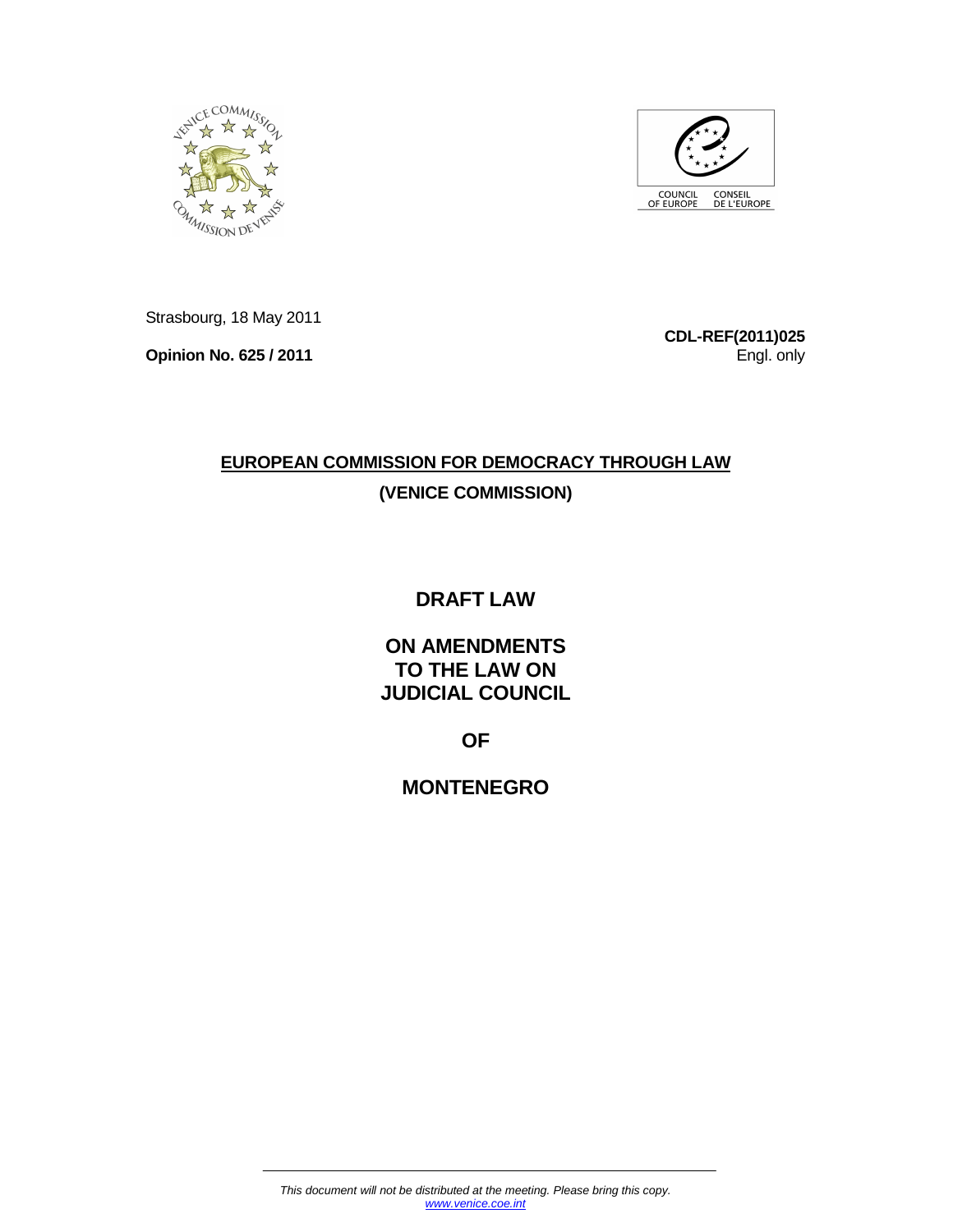## **LAW ON AMENDMENTS TO THE LAW ON JUDICIAL COUNCIL**

## **Article 1**

Article 4 of the Law on Judicial Council (Official Gazette of MNE, 13/08) shall be amended as follows:

"The Judicial Council shall protect courts and judges from political and other inappropriate interference."

## **Article 2**

In Article 8 after paragraph 2 three new paragraphs shall be added as follows:

- (3) "The Conference of Judges shall pass the Code of Ethics for Judges.
- (4) The Conference of Judges shall establish the Commission for the Code of Ethics for Judges for a four years term of office.
- (5) The Secretariat of the Judicial Council (hereinafter: the Secretariat) shall perform the administrative and technical affairs for the Conference of Judges and the Commission for Code of Ethics for Judges."

## **Article 3**

After Article 8 a new article shall be added as follows:

## "Commission for the Code of Ethics for Judges

Article 8a

- (1) Commission for the Code of Ethics shall consist of a president and two members appointed from among the judges, upon the proposal of the extended session of the Supreme Court and with the previously obtained opinion of the session of judges from all courts in Montenegro.
- (2) Commission for Code of Ethics of Judges shall monitor the application of Code of Ethics for Judges.
- (3) A judge and/or a person in charge of initiating disciplinary procedure may submit the request to the Commission referred to in paragraph 1 of this Article to give an opinion whether the certain conduct of a judge is in line with the Code of Ethics for Judges.
- (4) The Commission referred to in Paragraph 1 of this Article shall submit the report on its work to the Judicial Council at least once a year and until 31st March of the current year for the previous year.
- (5) The Commission referred to in Paragraph 1 of this Article shall adopt the Rules of Procedure which precisely determines the manner of working and making decisions."

## **Article 5**

Article 10 shall be amended as follows:

"The judge members of the Judicial Council shall be:

- (1) Three judge members from the Supreme Court of Montenegro (hereinafter: the Supreme Court), Court of Appeals of Montenegro, Administrative Court of Montenegro, high courts and commercial courts,
- (2) One judge member of the basic courts."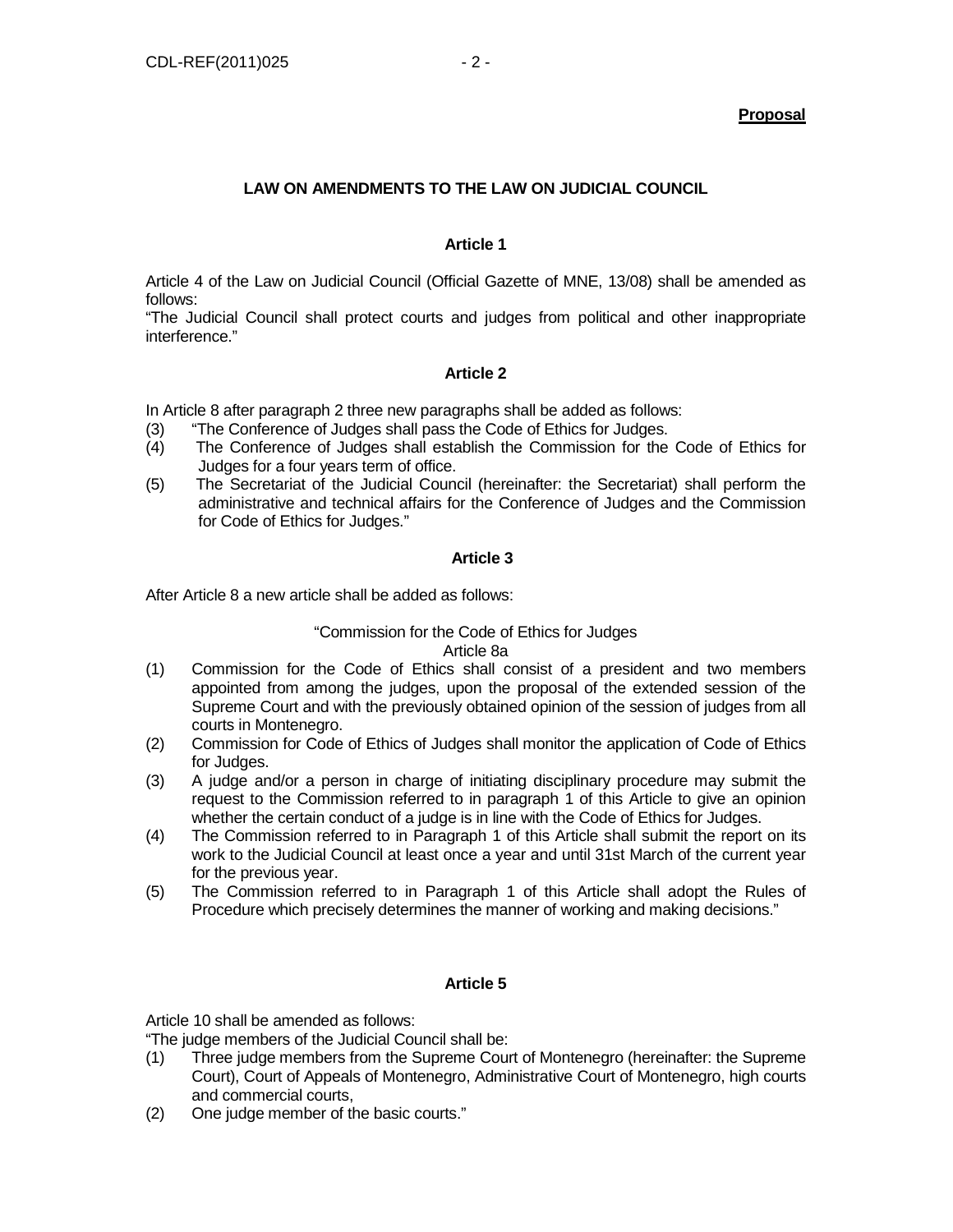After Article 10 a new Article shall be added as follows:

#### "Judicial Appointments Commission

#### Article 10a

- (1) The Judicial Appointments Commission shall prepare the list of judge candidates for membership in the Judicial Council and shall elect the judge members in the Judicial Council at the Conference of Judges.
- (2) The Judicial Appointments Commission shall have a president and two members who are elected from among the judges at the extended session of the Supreme Court upon the proposal of the sessions of judges of all courts.
- (3) The Judicial Appointments Commission shall be appointed for a four years term of office no later than three months before the expiration of the term of office of the Judicial Council.

#### **Article 6**

Article 11 shall be amended as follows:

- (1) The list of candidates for the membership in the Judicial Council referred to in Article 10 paragraph 1 item 1 of this law shall be specified:
	- 1) at the special sessions of judges of the Supreme Court and of the Court of Appeals of Montenegro at which two candidates shall be nominated from each of these courts;
	- 2) at the special sessions of the judges of the Administrative Court and the high courts at which one candidate is nominated from each of these courts;
	- 3) at the joint session of commercial courts at which one candidate is nominated from these courts.
- (2) The Judicial Appointments Commission shall compile the list of eight candidates referred to in paragraph 1 of this Article, in alphabetical order, on the basis of the information on the nominated candidates.
- (3) For the purpose of establishing the list of candidates for the membership in the Judicial Council referred to in Article 10 paragraph 1 item 2 of this law, the Judicial Appointments Commission shall collect the initial nominations nominating two candidates put forward by every basic court judge and president, and shall take care of ensuring the secrecy of the initial nominations.
- (4) The Judicial Appointments Commission shall prepare a list of four candidates who won the majority of initial nominations referred to in paragraph 3, in alphabetical order.
- (5) Notwithstanding paragraph 4 of this Article, if, upon submitting the initial nominations referred to in paragraph 4 of this Article, there are more than four candidates with the same number of the initial nominations, the list shall be compiled in a manner that includes all the candidates with the highest i.e. same score.
- (6) The Rules of Procedure of the Judicial Council shall prescribe the form of the initial proposal under paragraph 3 above.

#### **Article 7**

Article 12 shall be amended as follows: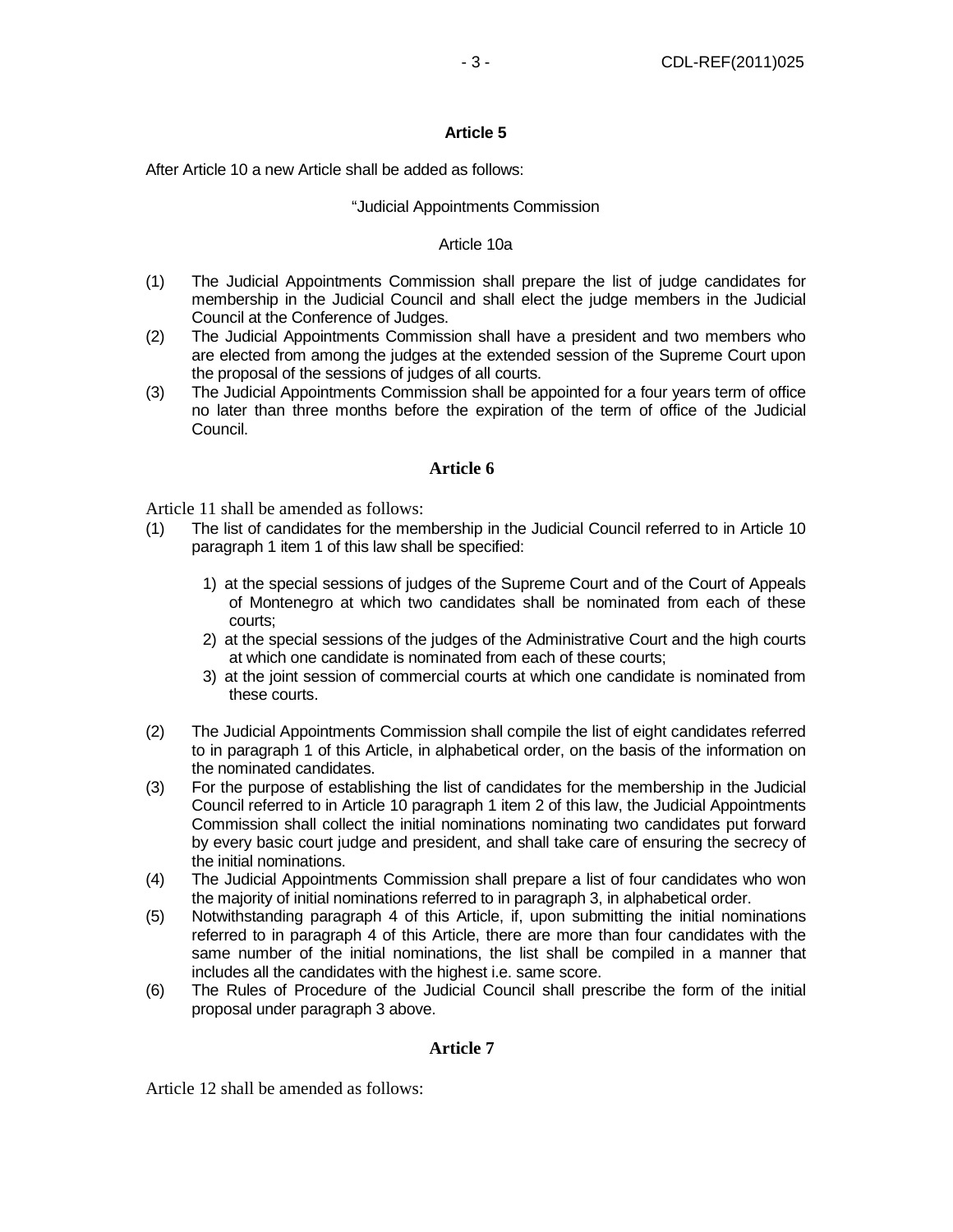- (1) The lists of candidates for the membership in the Judicial Council prescribed in accordance with Article 11 of this law, shall be submitted to all courts in order to be displayed on the notice boards of the courts, no later than two months prior to the expiration of the term of office of the members of the Judicial Council.
- (2) The President of the Supreme Court shall convene the Conference of Judges no later than 30 days prior to the expiration of the term of office of the members of the Judicial Council.
- (3) The judge members of the Judicial Council shall be elected from the lists of candidates referred to in paragraph 1 above at the Conference of Judges.
- (4) In case none of the candidates from the lists wins the necessary majority of votes, voting shall be repeated among five candidates from the list referred to in Article 11 paragraph 2 of this law, and between two candidates from the list under Article 11 paragraph 4 of this law who received the highest number of votes.
- (5) Notwithstanding paragraph 4 of this law, in case there are more candidates who received the same number of votes which provides for the possibility of their candidature in the second round of voting, those candidates shall be included in the list and voting procedure shall be repeated.
- (6) Three candidates from the list referred to in Article 11 paragraph 2 of this law and one candidate from the list referred to in Article 11 paragraph 4 of this law who received the highest number of votes at the Conference of Judges shall be appointed as the members of the Judicial Council."

After Article 13 a new article shall be added as follows:

"Election of members amongst prominent lawyers

## Article 13a

- (1) The President of Montenegro shall compose a list of at least four candidates for the membership in the Judicial Council upon the consultations with the Bar Association, Association of Judges, law faculties and academies of sciences and arts and shall submit the list to the extended session of the Supreme Court for their consideration.
- (2) The President of Montenegro shall appoint two members in the Judicial Council amongst prominent lawyers upon the previously obtained opinion of the extended session referred to in paragraph 1 of this Article."

## **Article 9**

In Article 15 after paragraph 1 a new paragraph shall be added as follows:

"(2) A judge member of the Judicial Council shall be dismissed from office even when he/she is imposed a disciplinary measure."

Paragraphs 2 and 3 become paragraphs 3 and 4.

# **Article 10**

In Article 17 paragraph 1 after item 1 two new items shall be added as follows:

- (3) In case the indictment is issued against him/her for the criminal offence that renders him/her unworthy of remaining in office in the Judicial Council up until the final decision in the criminal proceedings is reached.
- (4) In case he/she submits the proposal for dismissal from duty before the dismissal procedure is finished.

After paragraph 1 a new paragraph shall be added as follows: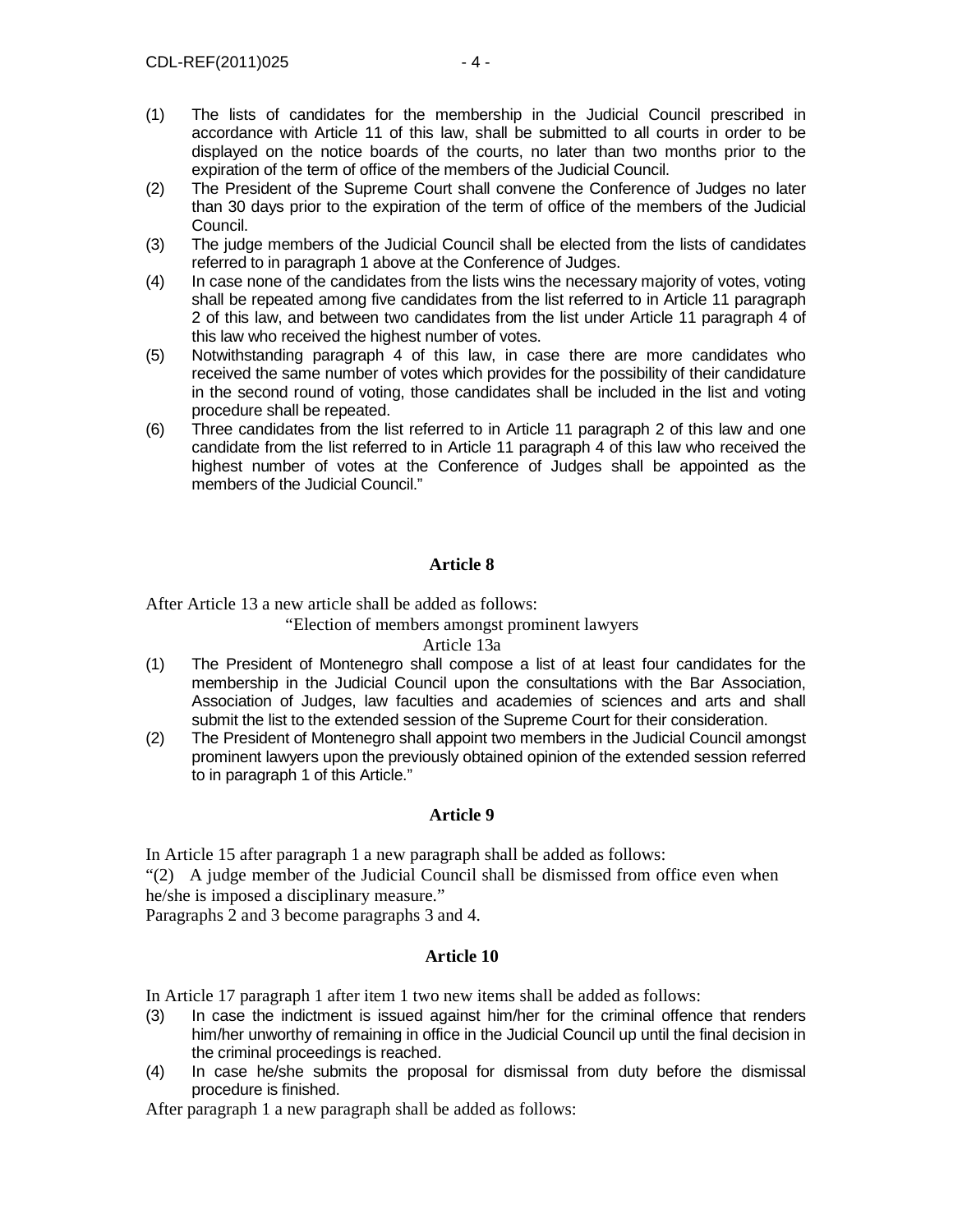"(2) A judge member of the Judicial Council may be temporarily dismissed from office in case he/she has been initiated a disciplinary procedure, up until the reaching of the final decision in the disciplinary procedure".

Paragraph 2 becomes paragraph 3.

## **Article 11**

In Article 21, after paragraph 1, a new paragraph shall be added as follows:

(2) The President of the Judicial Council may not be the president neither a member of commissions and expert teams referred to in paragraph 1 of this article".

Paragraph 3 shall be amended as follows:

(3) Members of the commissions and expert teams established by the Judicial Council, members of the Commission for the Code of Ethics and Judicial Appointment Commission shall be entitled to compensation for their work in the amount determined by the Judicial Council.

Paragraphs 2 and 3 become paragraphs 3 and 4.

#### **Article 12**

Article 22 shall be deleted.

## **Article 13**

In Article 23 paragraph 1, item 1 shall be amended as follows:

(1) recommend three candidates to the President of Montenegro, Speaker of the Parliament and Prime Minister and to the relevant parliamentary body for the purposes of nominating candidates for the function of a President of the Supreme Court to the Parliament of Montenegro";

In paragraph 1 following item 7 a new item shall be added as follows:

"8) deal with the complaints on the judges' performance"

Items 8 and 9 become items 9 and 10.

In paragraph 1, item 10 shall be deleted.

After paragraph 1, a new paragraph shall be added as follows:

(2) The procedure on complaints about the judges' performance shall be stipulated by the Rules of Procedure of the Judicial Council."

## **Article 14**

In Article 26, paragraph 5 shall be deleted.

## **Article 15**

In Article 27 paragraph 5, wording "unconscientious" shall be replaced by "improper".

## **Article 16**

After Article 28 a new Article shall be added as follows:

"Appointment of the President of the Supreme Court

## Article 28a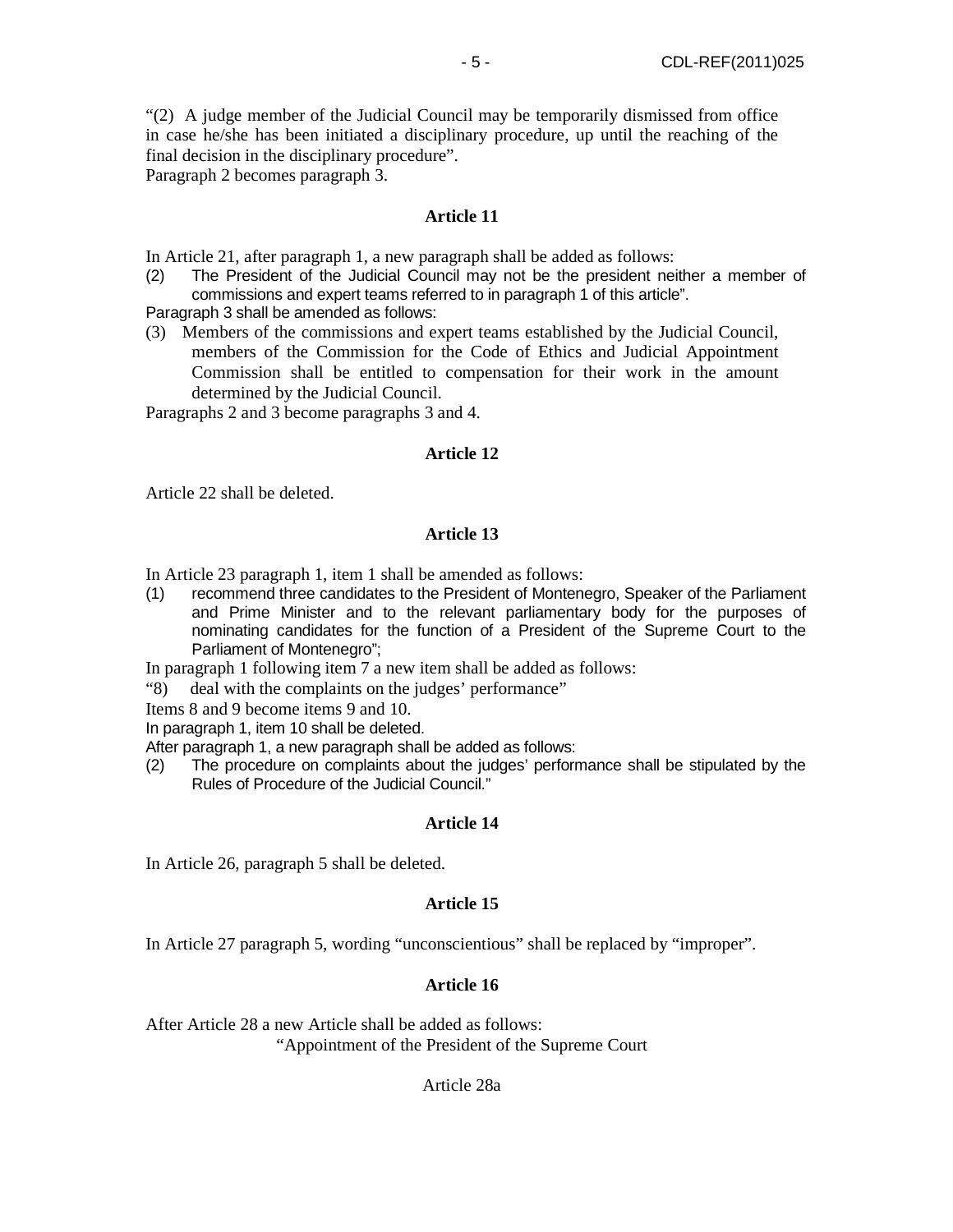- (1) The Judicial Council shall announce the vacancy for the position of the President of the Supreme Court in the Official Gazette of Montenegro and in one of the print media.
- (2) The Judicial Council shall obtain the elaborated opinion of the extended session of the Supreme Court on each of the candidates who applied for the position of the President of the Supreme Court.
- (3) After examining the applications and upon obtaining the opinion of the extended session of the Supreme Court, the Judicial Council, by a majority vote, shall recommend three candidates for the position of the President of the Supreme Court.
- (4) Notwithstanding paragraph 3 of this Article the Judicial Council may recommend less that three candidates only in case there is not a sufficient number of applications of the candidates who meet the criteria stipulated by law.
- (5) Recommendation referred to in Paragraph 5 of this Article shall be elaborated."

Article 31 shall be amended as follows:

(1) The Judicial Council shall seek the opinion on the expertise and professional qualities of each candidate with regard to holding judicial office from the following: 1) Courts, other bodies, companies or other legal entities in which the candidate is

currently or was previously employed;

2) The next higher instance court for an advancing judge.

- (2) In case a candidate is currently or was previously employed in a court, the opinion referred to in paragraph 1 of this article shall be given by a president of the court based on the opinion of the session of judges and on the available information on candidate's performance.
- (3) The opinion referred to in paragraph 1 of this article shall contain detailed information on the following:
	- 1) Work experience;
	- 2) Types of assignments and performance;
	- 3) Attitude towards the work, relations with colleagues;
	- 4) Communication skills.
- (4) The opinion for the appointment of an advancing judge, in addition to data referred to in paragraph 3 shall contain as well the detailed data referred to in Article 32a paragraph 1 item 2 indent 2 of this law.
- (5) The opinion on the candidates for a court president shall contain, in addition to data referred to in paragraph 3 of this article, the detailed data referred to in Article 32b of this law.
- (6) The form of the opinion referred to in paragraphs 3 and 4 of this Article shall be stipulated by the Rules of Procedure of the Judicial Council."

# **Article 18**

Article 32 is amended as follows:

"Criteria for the appointment of a judge to be appointed for the first time Article 32

- (1) The criteria for the appointment of a judge to be appointed for the first time shall be the following:
	- 1) Professional knowledge assessed on the basis of:
		- Average grade and the length of studies;
		- Professional trainings (initial training, seminars, workshops);
		- Title awarded (Master of Arts, master degree, PhD);
		- Computer literacy and foreign language skills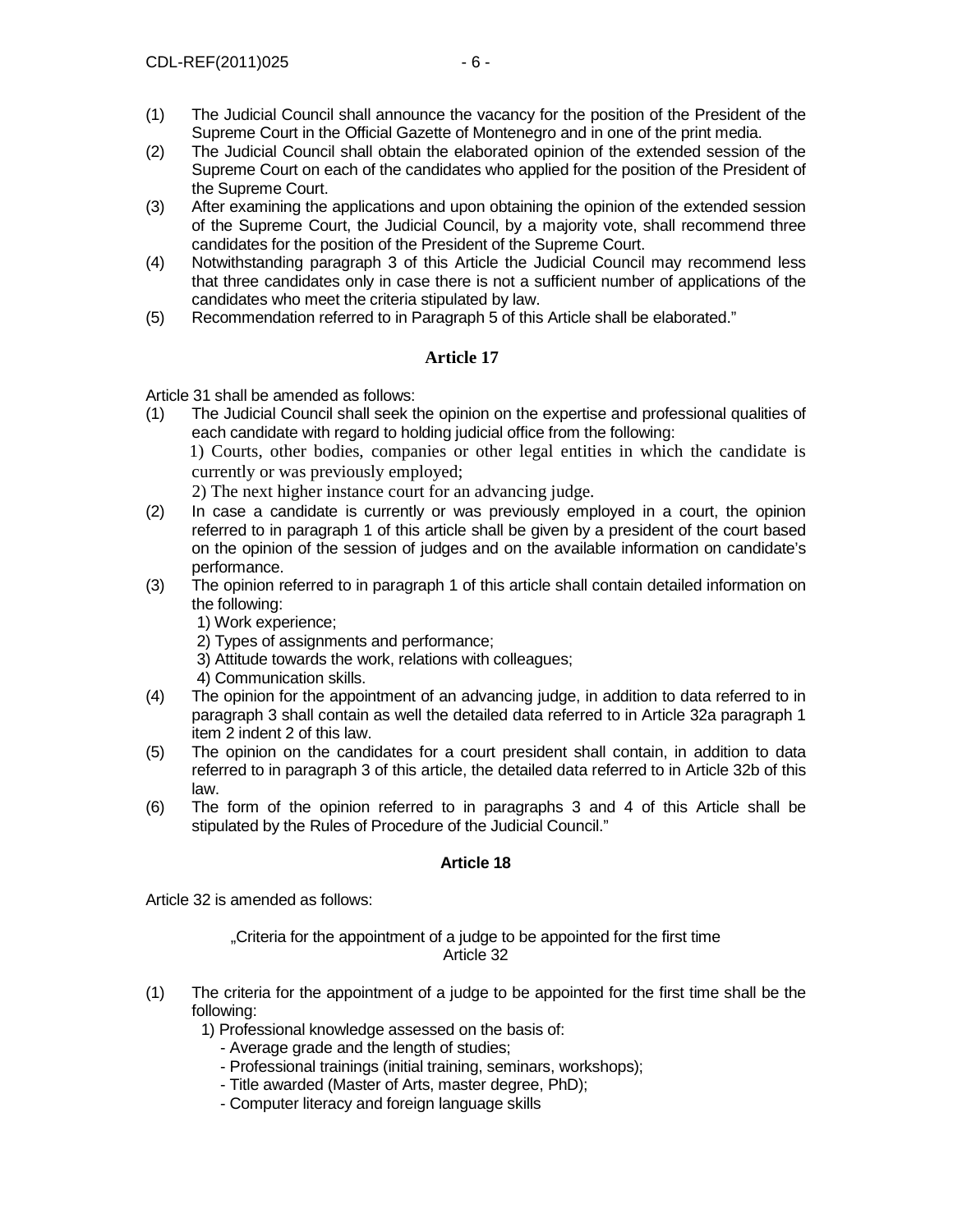- 2) Ability to perform judicial office assessed on the basis of:
	- written examination;
	- work experience (types of assignments a candidate performed so far, the length of work experience, work performance, promotions etc.);
	- Communication skills and personal conduct.
- 3) Worthiness for the performance of judicial office assessed on the basis of:
	- the fact that he/she has not been convicted for criminal offences which renders him/her unworthy of judicial office, nor sentenced in a misdemeanour procedure;
	- Reputation and irreproachable conduct;
	- Relationship with colleagues and clients;

After Article 32, three new articles shall be added as follows:

# "Criteria for the appointment of an advancing judge

#### Article 32a

- (1) The criteria for the appointment of an advancing judge shall be the following:
	- 1) Knowledge assessed on the basis of:
		- -professional trainings (regular constant trainings and other forms of training);
		- Title awarded (Master of Arts, master degree, PhD);
		- published scientific papers and expertise and other professional activities;
		- Computer literacy and foreign languages skills.
	- 2) Capability of holding a judicial office assessed on the basis of:
		- work experience;

 - work performance during the last three years assessed on the basis of: number and type of resolved cases and the manner of resolving the cases; the number of confirmed, altered, abolished judgements and the judgements resulting in trials conducted upon legal remedies; percentage of resolved cases in relation to approximate norms; resolving cases in the order of their receipt; acting in a timely manner and the time needed for drafting judgments; the number of cases which resulted in the statute of limitations; the number of justified review requests;

- Communication skills and personal conduct.
- 3) Worthiness for holding a judicial office assessed on the basis of:
	- The fact that he/she has not been charged in a disciplinary procedure with the violation of the dignity of a judicial office;
	- Relationship with colleagues and clients;
	- Reputation and irreproachable conduct.

#### Criteria for appointment of a court president Article 32b

A court president, in addition to the criteria under Article 32a of this law, shall be capable of managing and organising the work in a court, which comprises the following:

- Ability to organize work;
- Knowledge of court administration;
- Reputation that a candidate enjoys among the judges of the court in which he/she performs judicial office;
- Dedication to preserve the independence of courts and judges.

Provision of expert assistance during the appointment procedure Article 32c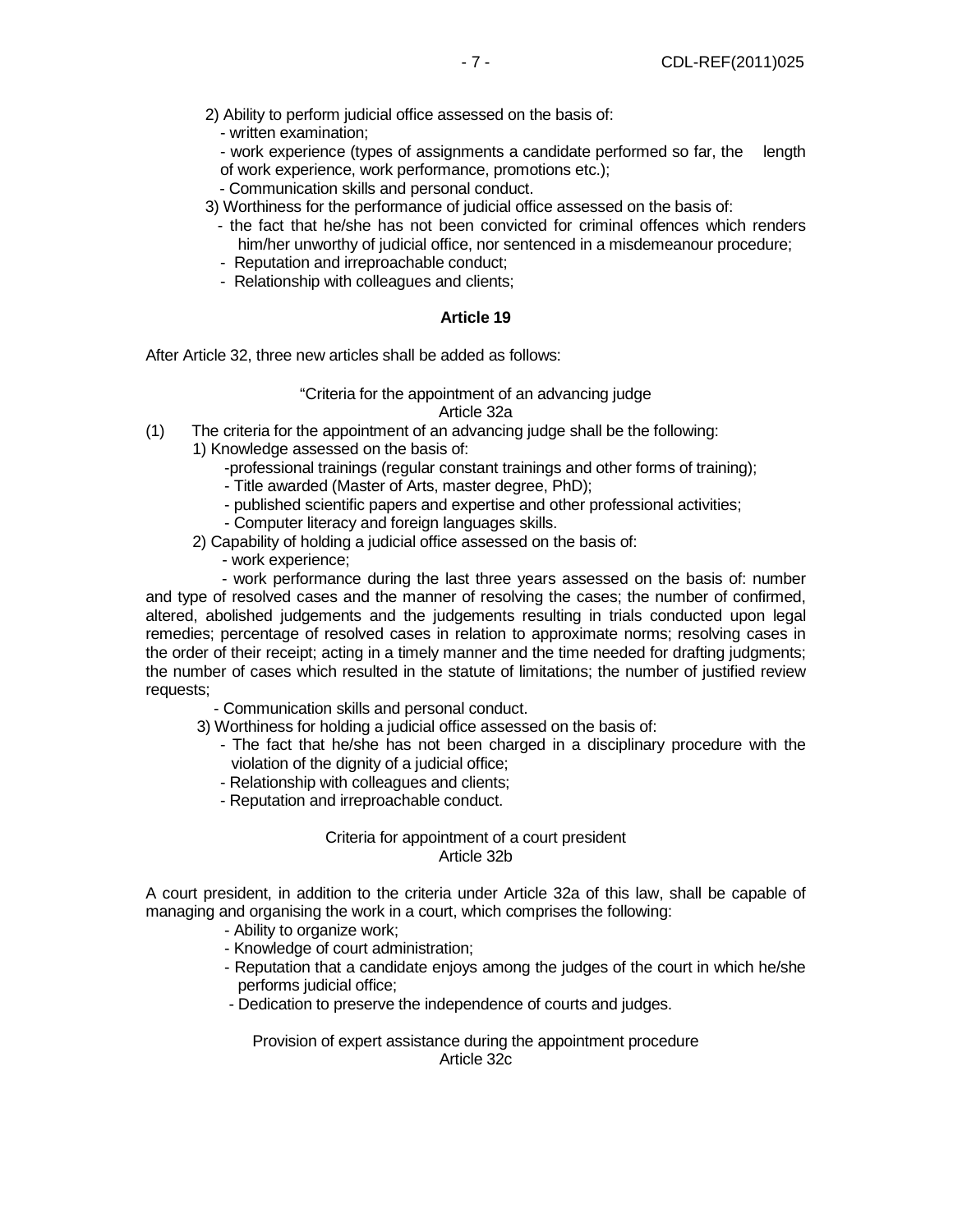While interviewing the candidates who are applying for the first time for a judicial office, the Judicial Council may, for the purpose of assessing professional capacities for the performance of judicial duty, consult a psychologist."

## **Article 20**

Article 33 shall be amended as follows:

- (1) The Judicial Council shall interview the candidate who meets the criteria for the appointment.
- (2) It is not necessary to interview a candidate in the event of any of the following:
	- 1) The candidate received an "unsatisfactory" score for a position in a court of the same or higher instance within the past twelve months;
	- 2) The candidate received an "unsatisfactory" score for a position in a court of the same or higher instance on several occasions, regardless as to when he/she was last interviewed."

## **Article 21**

The Article 34 shall be amended as follows:

- (1) The Judicial Council may hold a written examination for the candidates being appointed a judge for the first time prior to the interview.
- (2) The Commission of the Judicial Council composed of at least three members of the Judicial Council shall hold the anonymous written examination and assess the results of the written examination.
- (3) The written examination shall consist of the questions available on the website of the Judicial Council.
- (4) A copy of the assessed test shall be submitted to all members of the Judicial Council.
- (5) The methodology of the written examination shall be prescribed by the Rules of Procedure of the Judicial Council."

## **Article 22**

After Article 34, two new articles shall be added as follows:

## "Scoring

## Article 34a

- (1) A candidate applying for a judge office may score the total of 100 points on the basis of: 1) acquired knowledge – up to 30 points; 2) capability of holding a judicial office – up to 40 points;
	- 3) worthiness for holding a judicial office up to 30 points.
- (2) A candidate who scores less than 60 points is assessed by "unsatisfactory".
- (3) Points in total awarded when assessing sub criteria shall be prescribed by the Rules of Procedure of the Judicial Council within the limits provided for in paragraph 1 of this article.

#### Assessment of candidates

## Article 34b

- (1) On the basis of the interview, the acquired documentation and the opinion referred to in Article 31 of this law, the members of the Judicial Council shall assess a candidate according to the criteria referred to in Art. 32, 32a and 32b of this law.
- (2) Members of the Judicial Council shall fill in the assessment form for the candidate determining the total number of points he/she gained.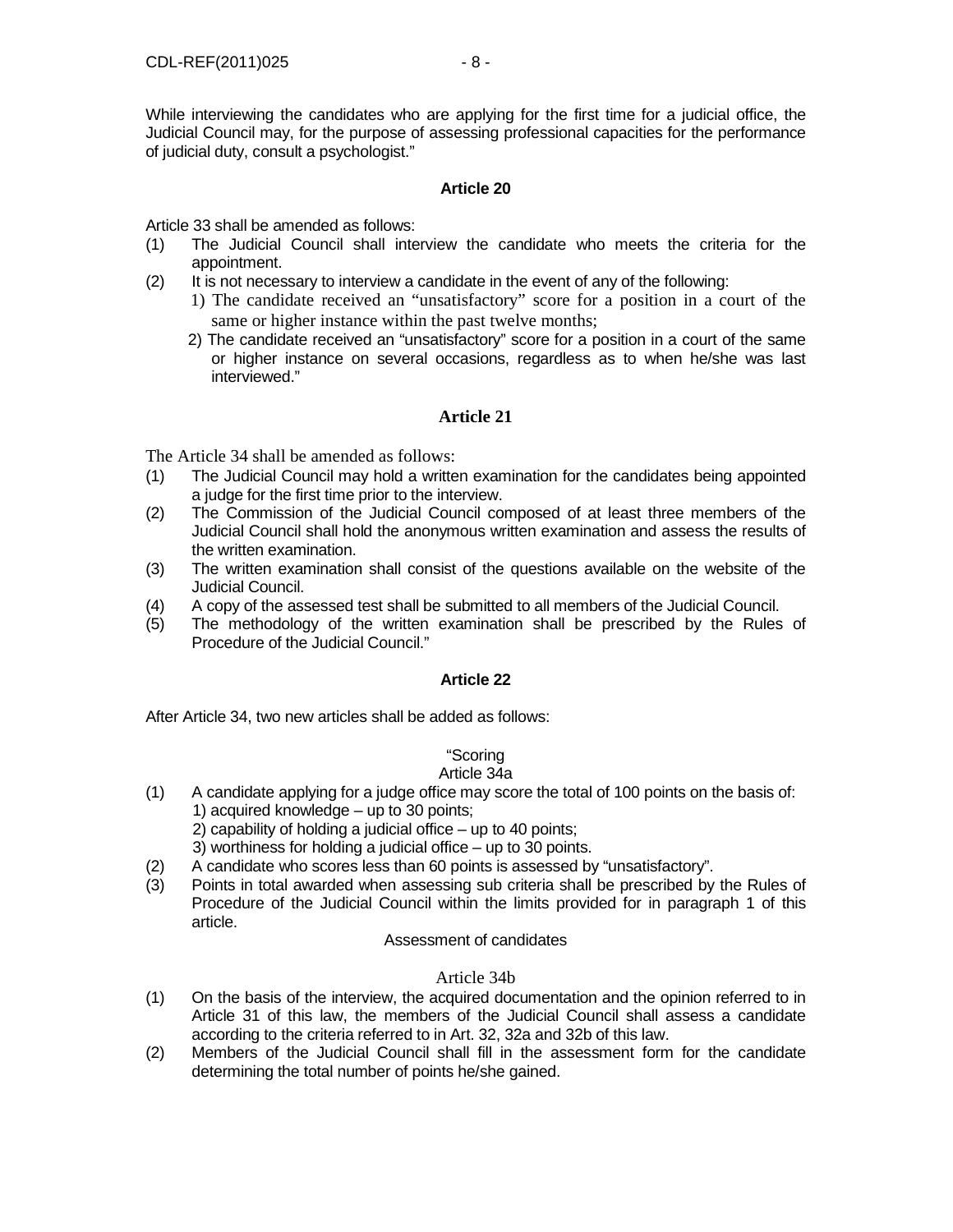- (3) Members of the Judicial Council shall submit the assessment form with total score of points gained to the Commission under Article 34 paragraph 2 of this law to establish the average number of points.
- (4) The Commission referred to in paragraph 3 of this article shall establish the average number of points and compile the ranking list.
- (5) The content of the assessment form under paragraph 2 of this article shall be prescribed by the Rules of Procedure of the Judicial Council."

Article 35 shall be amended as follows:

- (1) "On the basis of the number of points awarded to each candidate by each member of the Judicial Council, the Commission referred to in Article 34 paragraph 2 of this law shall establish the average number of points and compile the ranking list.
- (2) The ranking list shall be submitted to the Judicial Council for taking decision.
- (3) The Judicial Council shall make a decision on the appointment at a closed session.
- (4) The decision on the appointment must include a written justification".

#### **Article 24**

In Article 37 paragraph 1 following the word "applicant", wording "and all the applicants from the list for appointment" shall be added.

#### **Article 25**

Article 38 shall be amended as follows:

**"**Applicants shall be entitled to have an insight in their own entire documentation, as well as in the written test, opinion under Article 31 of this Law and in the final score of other applicants who applied for the vacancy for a judge position within 30 days following the day of the decision on the appointments."

#### **Article 26**

In Article 42 paragraph 2, words "permanently or temporarily" shall be replaced by "no longer than one year".

In paragraph 3, a word "temporarily" shall be replaced by "no longer than one year". Paragraph 4 shall be amended as follows:

"In the occasions referred to in par. 2 and 3 of this Article a judge shall have the remuneration from the court he/she is transferred. Costs incurred due to the transfer of a judge to another court shall be borne by the court to which the judge has been reassigned.

## **Article 27**

In Article 43 paragraph 1 wording "or ex officio" shall be deleted.

#### **Article 28**

After Article 43 a new Article shall be added as follows: "Transfer to another authority Article 43a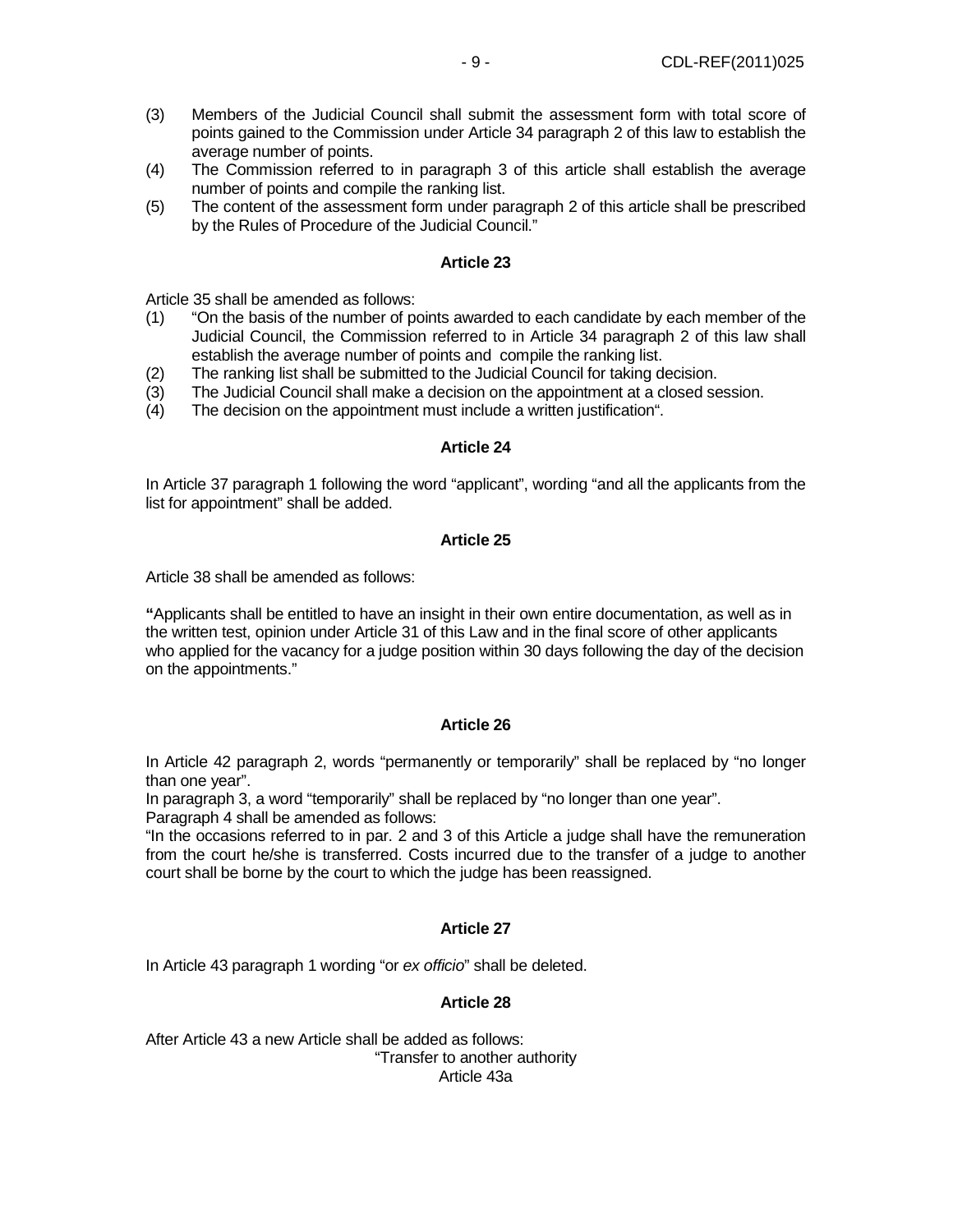- (2) The transfer referred to in paragraph 1 of this Article shall take place upon the proposal of the head of the authority to which the judge is transferred, upon obtaining the opinion of the president of the court in which the judge performs the judicial office and the consent of the judge concerned.
- (3) The decision on transfer of a judge referred to in paragraph 1 of this Article shall be passed by the Judicial Council.
- (4) For the duration of transfer, a judge may be released form judicial duties or have the work load reduced up to 70%.
- (5) The judge referred to in paragraph 1 of this Article shall retain the remuneration provided for the judges.
- (6) Costs incurred due to the transfer of a judge referred to in paragraph 1 of this Article shall be borne by the authority to which the judge has been transferred."

In Article 50 following paragraph 1 a new paragraph is added as follows:

"The president of the court shall be liable to disciplinary action in case he/she performs his/her duty improperly, negligently and unprofessionally."

## **Article 30**

In Article 51 paragraph 1, "one" shall be replaced by "two".

## **Article 31**

In Article 52 following paragraph 2, three new paragraphs are added as follows:

- (3) In addition to disciplinary measures under paragraph 1 of this Article a president of a court may be imposed the disciplinary measure of dismissal.
- (4) A judge or a court president who has been imposed the disciplinary measure of salary decrease, may not be appointed in a higher instance court before the expiration of a two year period of the day when the disciplinary measure comes into force.
- (5) The imposed disciplinary measures shall be deleted for the judge records after the expiration of a two year period of the day when the disciplinary measure comes into force.

## **Article 32**

In Article 54 following paragraph 2, a new paragraph shall be added reading as follows:

(3) The Commission for the Code of Ethics for Judges may submit the proposal for establishing disciplinary liability of a judge and a court president for the acts against the honour of a judicial office, in cases specified by law.

Paragraphs 3 and 4 become paragraphs 4 and 5.

## **Article 33**

In Article 56 following paragraph 1, two new paragraphs are added reading as follows:

(2) When the decision under paragraph 1 item 3 of this article is final, the proposal for establishing disciplinary liability shall be deemed as the proposal for dismissal according to which dismissal procedure shall be conducted unless the authorized proponent renounces the proposal.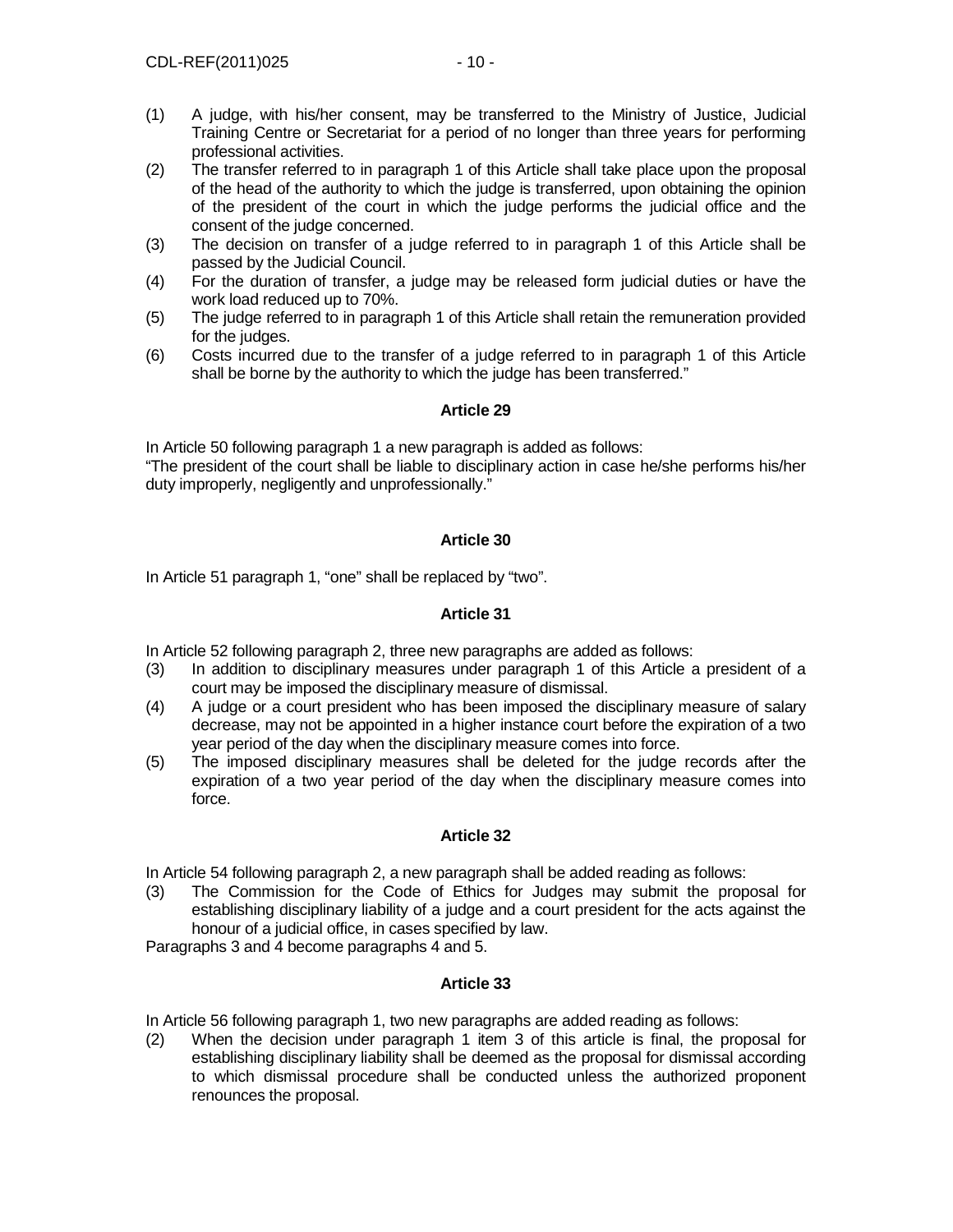(3) In circumstances referred to in paragraph 2 of this article the final decision of the Disciplinary Commission on termination of the procedure under paragraph 1, item 3 of this article shall be considered as the report referred to in Article 64 paragraph 3 of this law.

Paragraph 2 becomes paragraph 4.

#### **Article 34**

In Article 61 paragraph 2, wording "and other members of the Judicial Council", is deleted.

#### **Article 35**

In Article 67 following paragraph 1 a new paragraph is hereby added to read as follows:

(2) Decision under paragraph 1 of this Article shall be justified and shall contain the advice on legal remedy.

#### **Article 36**

Article 71 is amended as follows:

"The actions undertaken by a judge while adjudicating in legal matters upon his his/her suspension, dismissal or after the termination of his/her term of office, shall be without legal effect, and judgements passed shall be rendered null and void."

#### **Article 37**

Article 72 is amended as follows:

"The provisions of this law prescribing the procedure of determining the termination of office, disciplinary liability and dismissal shall apply accordingly to lay judges and court presidents, except to the President of the Supreme Court."

#### **Article 38**

Following Article 72, a new Title is added reading as follows:

#### "VI a RECORD KEEPING Article 72a

- (1) The Judicial Council's Secretariat shall keep the records on judges comprising in particular the following:
	- (1) Given and family name, nationality and mother tongue, address and unique citizen's identification number etc.;
	- (2) The day of being appointed for the office;
	- (3) work experience;
	- (4) Scientific titles awarded (Master, Master of Arts, Ph. D.),
	- (5) Professional education and training;
	- (6) Foreign language skills;
	- (7) published scientific papers and expertise and other professional activities;
	- (8) Disciplinary liability;
	- (9) Termination of office;
	- (10) Dismissal;
	- (11) Classified data access permit.
- (2) Records keeping methodology referred to in paragraph 1 of this Article shall be stipulated by the Rules of Procedure of the Judicial Council.